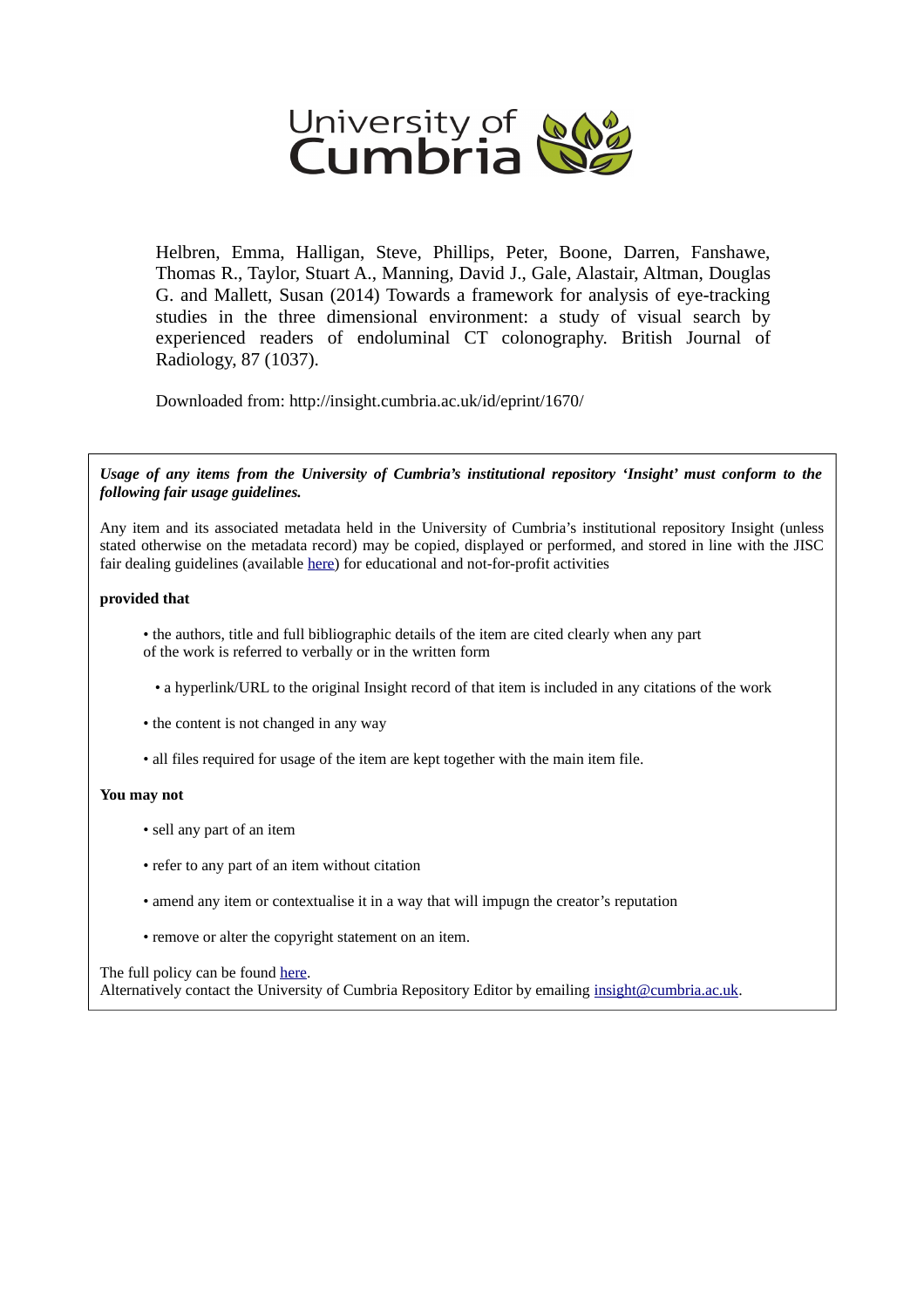Received: 26 September 2013 Revised: 16 January 2014

Accepted: 17 February 2014 [doi: 10.1259/bjr.20130614](http://dx.doi.org/10.1259/bjr.20130614)

#### Cite this article as:

Helbren E, Halligan S, Phillips P, Boone D, Fanshawe TR, Taylor SA, et al. Towards a framework for analysis of eye-tracking studies in the three dimensional environment: a study of visual search by experienced readers of endoluminal CT colonography. Br J Radiol 2014;87:20130614.

## FULL PAPER

# Towards a framework for analysis of eye-tracking studies in the three dimensional environment: a study of visual search by experienced readers of endoluminal CT colonography

<sup>1</sup>E HELBREN, MRCS, FRCR, <sup>1</sup>S HALLIGAN, FRCP, FRCR, <sup>2</sup>P PHILLIPS, PhD, <sup>1</sup>D BOONE, MRCS, FRCR, <sup>3</sup>T R FANSHAWE, PhD,<br><sup>1</sup>S A TAYLOP, MRCR ERCR, <sup>4</sup>D MANNING, DSc, <sup>5</sup>A GALE, PhD, <sup>6</sup>D G ALTMAN, DSc, and <sup>3</sup>S MALLETT, DPhi <sup>1</sup>S A TAYLOR, MRCP, FRCR, <sup>4</sup>D MANNING, DSc, <sup>5</sup>A GALE, PhD, <sup>6</sup>D G ALTMAN, DSc and <sup>3</sup>S MALLETT, DPhil

<sup>1</sup>Centre for Medical Imaging, University College London, London, UK

2Health and Medical Sciences Group, University of Cumbria, Lancaster, UK

<sup>3</sup>Nuffield Department of Primary Care Health Sciences, University of Oxford, Oxford, UK

4School of Medicine, Lancaster University, Lancaster, UK

5Applied Vision Research Centre, Loughborough University, Loughborough, UK

<sup>6</sup>Centre for Statistics in Medicine, University of Oxford, Oxford, UK

Address correspondence to: Professor Steve Halligan E-mail: [s.halligan@ucl.ac.uk](mailto:s.halligan@ucl.ac.uk)

Objective: Eye tracking in three dimensions is novel, but established descriptors derived from two-dimensional (2D) studies are not transferable. We aimed to develop metrics suitable for statistical comparison of eye-tracking data obtained from readers of three-dimensional (3D) "virtual" medical imaging, using CT colonography (CTC) as a typical example.

Methods: Ten experienced radiologists were eye tracked while observing eight 3D endoluminal CTC videos. Subsequently, we developed metrics that described their visual search patterns based on concepts derived from 2D gaze studies. Statistical methods were developed to allow analysis of the metrics.

Results: Eye tracking was possible for all readers. Visual dwell on the moving region of interest (ROI) was defined as pursuit of the moving object across multiple frames. Using this concept of pursuit, five categories of metrics

Eye tracking is widely used in both medical and commercial settings to assess patterns of visual search. In radiological settings, eye tracking has been used to investigate visual search patterns associated with medical image interpretation. The majority of such work has focused on two-dimensional (2D) medical image displays, such as plain radiographic film, mammography and stacked 2D CT series. $1-3$  $1-3$  $1-3$  Metrics such as "time to first hit" and "dwell time" are well-established measurements used to compare the performance of different observers.<sup>2,4–[6](#page-6-0)</sup> However, it is now increasingly common for radiologists to interpret three-dimensional (3D) medical images, considerably complicating the perceptive task. Multiplanar imaging, 3D reconstructions and endoluminal "fly-through" viewing all

were defined that allowed characterization of reader gaze behaviour. These were time to first pursuit, identification and assessment time, pursuit duration, ROI size and pursuit frequency. Additional subcategories allowed us to further characterize visual search between readers in the test population.

**Conclusion:** We propose metrics for the characterization of visual search of 3D moving medical images. These metrics can be used to compare readers' visual search patterns and provide a reproducible framework for the analysis of gaze tracking in the 3D environment.

Advances in knowledge: This article describes a novel set of metrics that can be used to describe gaze behaviour when eye tracking readers during interpretation of 3D medical images. These metrics build on those established for 2D eye tracking and are applicable to increasingly common 3D medical image displays.

demand patterns of visual search that are more complex than those associated with the interpretation of 2D displays. In particular, the 3D image is often moving and so gaze strategies are more akin to looking at a "video" than at a static image.

Methods to obtain gaze-tracking information from readers of moving 3D medical images have been described recently.[7](#page-6-0) However, standard metrics for analysis of visual search that have been derived from static 2D images might not be applicable to new 3D display paradigms, especially where pathology is often both moving and changing in size during display. Using experienced readers to observe videos obtained from 3D endoluminal CT colonography (CTC)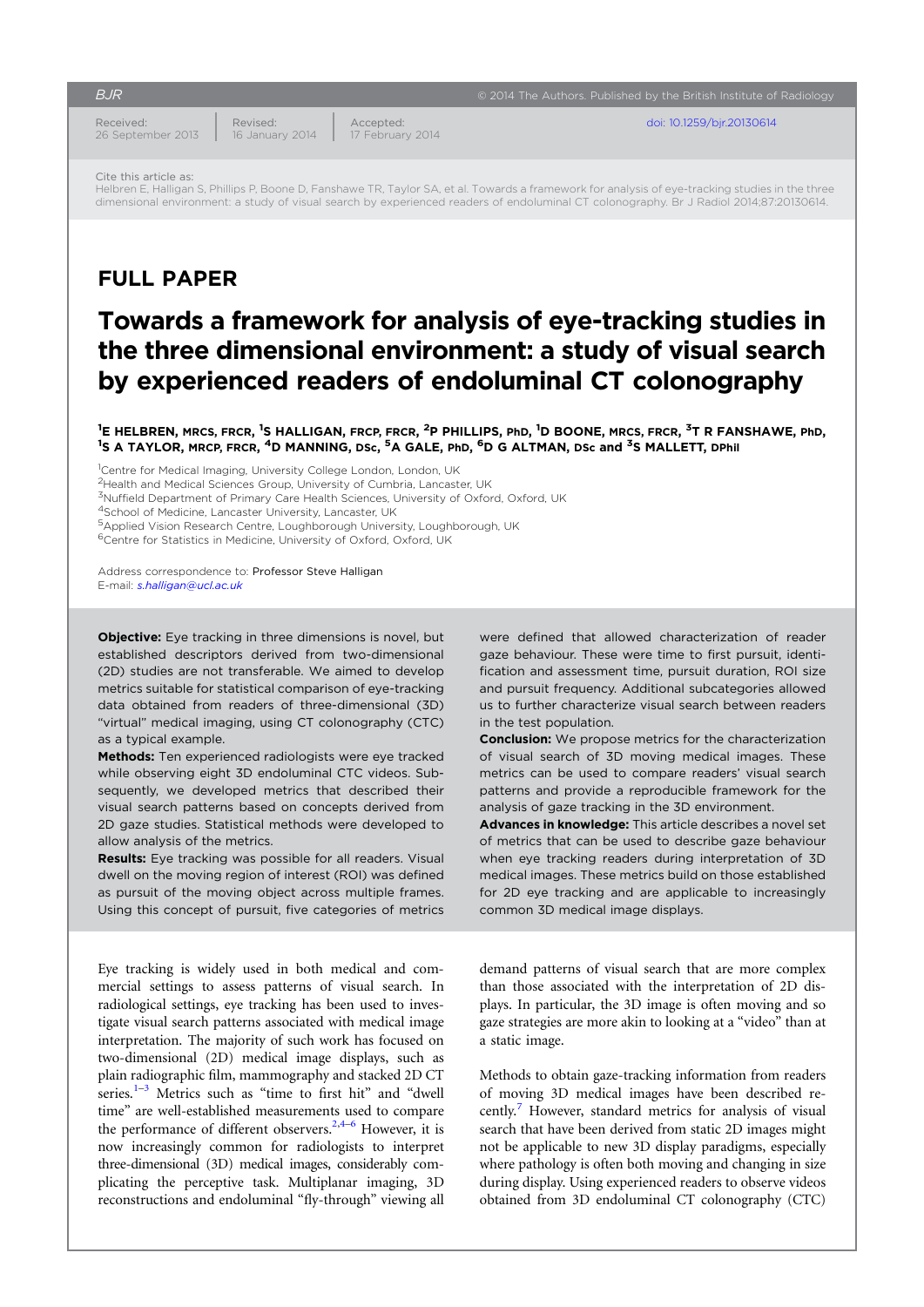examinations, we aimed to develop a range of measurements intended to allow investigation of visual search, recognition and decision making in the 3D environment. Our intention was to propose a comprehensive framework of metrics suitable for application in the 3D paradigm that builds on previous initial work.<sup>[7](#page-6-0)</sup>

#### METHODS AND MATERIALS

Institutional review board approval was granted to use anonymized CTC data for eye tracking collected during two prior studies,<sup>[8,9](#page-6-0)</sup> and to obtain eye-tracking data from volunteer readers. All readers gave informed written consent, and all data generated were anonymized.

#### Video preparation

Eight endoluminal fly-though videos, each of 20 s duration, were recorded from 3D CTC fly-through examinations viewed on a Viatronix® V3D colon imaging workstation (Viatronix Inc., Stony Brook, NY). Patient cases were selected from a bank of CTC studies used for previous research related to interpretation of CTC by both experienced and novice readers.<sup>[8,9](#page-6-0)</sup> Studies included those from symptomatic and asymptomatic patients accrued from four US and three European centres. All studies had both prone and supine acquisitions following full bowel purgation and colonic insufflation. A reference truth as to the location and size of polyps on each patient case had been established previously by three radiologists experienced in CTC interpretation, in consensus and with the aid of the original radiological reports and of endoscopic correlation.

Cases were selected to obtain a subset of videos that were neither "too easy" nor "too difficult" to interpret. Consulting data from the previous reader studies, 20 cases were obtained in which a false-negative or -positive diagnosis of a polyp had been made previously by approximately 50% of experienced readers. Cases were then reviewed by a radiologist (DB) with experience of .500 endoscopically validated cases and excluded if the target polyp could not be demonstrated on either endoluminal projection or if it was within 5 s navigation of the rectal ampulla or caecal pole during endoluminal fly through. Where the polyp was visible in both prone and supine acquisitions, the least conspicuous view was selected. Five videos with true-positive polyps (with diameters of 6, 8, 11, 12 and 25 mm) were selected. Three videos with prior false-positive polyps (with diameters of 5, 7 and 10 mm) were also selected to provide true- and falsepositive lesions in a 2:1 ratio.

#### Readers

We collected eye-tracking data from ten experienced readers who were the teaching faculty at a CTC "hands-on" workshop (ESGAR Amsterdam workshop, April 2010). "Experienced readers" were defined as radiologists who had previously interpreted >300 CTC studies independently. All readers were unaware of the prevalence of abnormality prior to viewing, and no feedback was given regarding their diagnostic performance.

#### Eye tracking

An infrared eye tracker (Tobii X50®; Tobii Technology, Danderyd, Sweden) was positioned beneath the viewing screen, and Studio™

capture software (Tobii Technology) was hosted on a laptop. Eye-tracking accuracy was 0.5° and 20 screen pixels at approximately 60 cm viewing distance. The video area was  $512 \times 512$ pixels. Eye tracking was overseen by an image perception scientist (PP) with 8 years of experience.

Videos were viewed during the workshop, in a quiet area of a reporting room that was specifically designated for this study. Following a five-point calibration exercise, a "warm-up" video was used to assess the ability of the eye tracker to obtain sufficient data and to familiarize readers with the procedure. Readers wore glasses/contact lenses as per normal. Each reader held a computer mouse prior to commencing each video. The following instructions were then displayed onscreen: "You are about to be shown some short video clips of fly-throughs. Some will have pathology and some will not. Please click the mouse when you see a lesion which you consider highly likely to represent a real polyp or cancer". Readers were told to click once for each lesion.

The eight videos were then presented to readers in a randomized order. Readers took approximately 10 min to complete the setup described above and to view all videos. Eye-tracking data and number/timing of mouse clicks were recorded for all ten readers viewing all eight videos. Readers were not required to target any polyp with the mouse; they simply clicked to indicate their belief that pathology might be present on the 3D fly through.

#### Data preparation and display

Following data collection, a circular region of interest (ROI) was applied around the polyp on each individual video frame where the polyp (true- and false-positive) was visible. This was then related to the readers' gaze for each individual frame by calculating the distance from the gaze point to the closest ROI boundary point for each point of gaze data acquired during the time the polyp was onscreen. Gaze points recorded within 50 pixels beyond the outer rim of the ROI were considered to have fixed upon the polyp to ensure that all gaze directed at the polyp was captured. This represented a 1.25° visual acceptance radius, $7$  where the ROI boundary fell within very high visual acuity.<sup>[10](#page-6-0)</sup> For each reader, the distance from the gaze point to the ROI boundary was plotted against time, for the duration that any polyp was onscreen, and included the identification time (mouse click), if any. A representative graph is displayed in [Figure 1](#page-3-0).

#### Statistical analysis

Eye pursuits were defined when within 50 pixels from the polyp ROI boundary and lasting for at least 100 ms. Missing data were imputed using multiple imputation methods $11$  adapted for longitudinal data. A pursuit distance > 50 pixels was characterized as a pursuit termination, provided that (to allow for measurement error) either the average pursuit distance of four to six near-contemporaneous gaze points was  $>50$  pixels or the observed pursuit distance was more than two standard deviations of measurement error greater than the average pursuit distance within that pursuit. Gaze metrics were defined as in [Figure 1](#page-3-0) (time to first pursuit corresponding to A to B; overall assessment time A to E); pursuit time being total time within a 50-pixel distance from the ROI boundary. For each metric, data sets with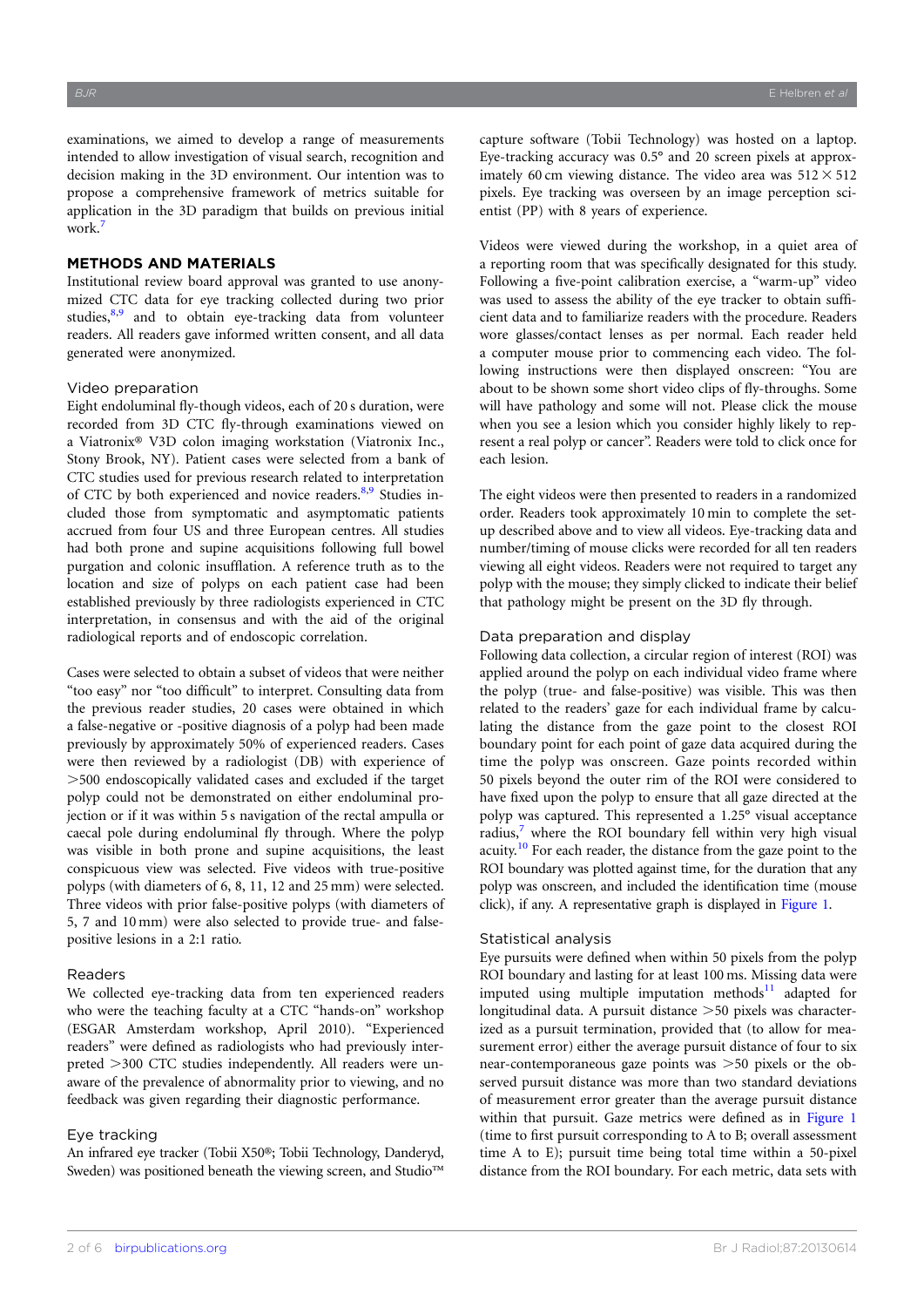<span id="page-3-0"></span>Figure 1. The graph shows the distance in pixels ( $y$ -axis) between individual gaze points (dots) and the region of interest (ROI) drawn around the polyp after viewing, plotted against time (milliseconds, x-axis). The horizontal lines indicate the 50-pixel margin to the ROI boundary. Thus, a gaze point falling within this boundary denoted the observer looking at the polyp. Consecutive data points lasting  $>100$  ms within this margin were defined as gaze pursuits (highlighted by horizontal bars). The vertical dashed line represents the timing of any reader mouse click (observer identification of the polyp). The following labels denote key events: (A) point at which the ROI first becomes visible onscreen; (B) time at which pursuit is first recorded; (C) time at which the final pursuit immediately preceding polyp identification begins; (D) time of mouse click; and (E) time at which the ROI leaves the screen.



either  $>50\%$  missing data or at least 1 block of 50 consecutive missing observations were examined to identify the values that would be unreliable and should be excluded from the analysis.

For metrics that measured time to an event, e.g. time to first pursuit, the event was censored if the event did not occur and was truncated at the time point when the event was no longer possible. For eye pursuits, the censor time was defined as occurring when the ROI was no longer visible (i.e. when the polyp left the screen), and at 500 ms after this for events involving time of ROI identification. Data were analysed using STATA® 12 (StataCorp, College Station, TX). Median and interquartile ranges (IQRs) were calculated to summarize percentage assessment pursuit time across readers and cases.

#### RESULTS

For clarity, metrics are defined by referring to one reader's eye tracking of a visible ROI in a single video (Figure 1). Additionally, [Table 1](#page-4-0) details two readers viewing the same video with corresponding gaze graphs in [Figure 2;](#page-4-0) this demonstrates how search varies between readers and how the metrics reflect this.

#### Pursuit

We defined "pursuit" as a consecutive contiguous gaze point related to the ROI (i.e. within a boundary distance of 50 pixels) and lasting for 100 ms or longer.

#### Time to first pursuit

Since "time to first fixation" is a commonly used outcome for 2D, we defined "time to first pursuit" as the time elapsing between the first onscreen appearance of the ROI and commencement of first pursuit, if any (Figure 1). Both readers pursued the polyp soon after it became visible (at 0.42 and 0.57 s), both within 10% of the total onscreen time.

#### Identification and assessment time

To distinguish different components of identification and decision time, we defined the following three features and extracted them from the gaze data, in seconds and milliseconds ([Table 1](#page-4-0), Figure 1):

- Identification time span: time elapsing between first onscreen appearance of the ROI and the time of polyp identification (if any) by the reader (represented by the mouse click); time A to D on Figure 1.
- Total assessment time span: time from first fixation on the ROI (if any) to identification by the reader; time B to D on Figure 1.
- Last assessment time span: time from commencement of the ROI fixation immediately preceding identification to the time of identification; time C to D on Figure 1.

A reaction time of 500 ms was included to capture mouse clicks occurring very soon after the polyp left the screen.

#### Pursuit time

We identified two different components of pursuit time. We expressed both as a percentage of the total onscreen time during the periods described:

- Assessment pursuit time: the aggregated time for individual pursuits (if any) occurring prior to polyp identification; the summed length of the horizontal bars on Figure 1 prior to the mouse click.
- Total pursuit time: the aggregated time for individual pursuits (if any) occurring for the total onscreen time of the ROI (i.e. including pursuits occurring after identification); the summed length of the horizontal bars on Figure 1.

#### Region of interest size

We expressed the size of the ROI as a percentage of visible video area at crucial points during reader gaze as follows:

- size at first pursuit: B on Figure 1
- size at longest pursuit: C on Figure 1.

Readers pursued polyps at relatively small sizes, as a percentage screen area; 0.26% and 0.31% at the first pursuit and 0.69% and 2.38% at the longest pursuit. In our example video, the largest polyp size is 8.54%, indicating that both the first and longest pursuits were at relatively small polyp sizes. The polyp size when readers clicked was much larger, at 2.90% and 7.10%.

#### Pursuit frequency

We identified two different components of pursuit frequency expressed as the rate of pursuits per second. This facilitated comparison across videos where onscreen ROI time will vary.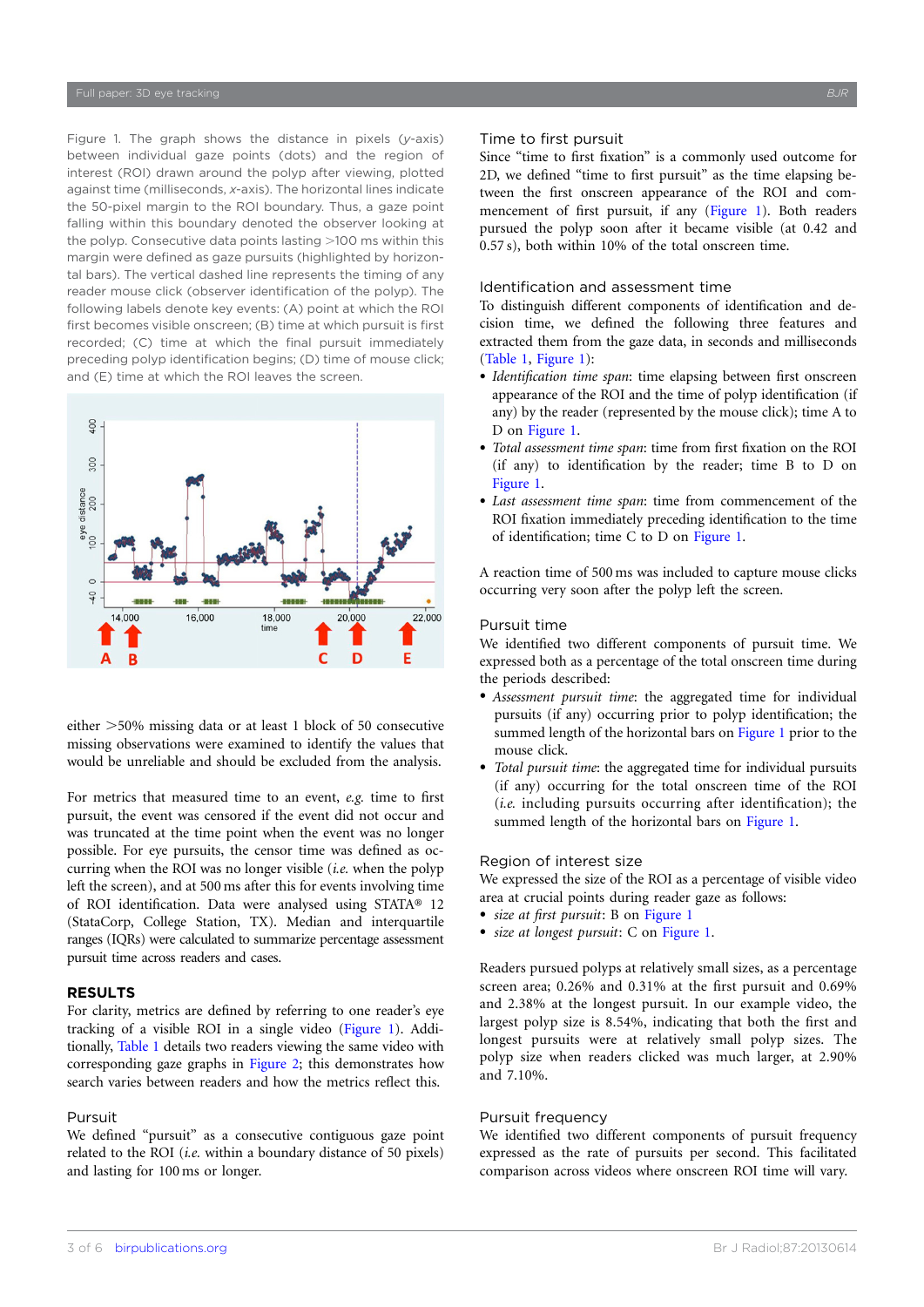| Metric category                       | Metric descriptor             | Reader 1 (s) (% of total time<br>ROI onscreen) | Reader 2 (s) (% of total time<br>ROI onscreen) |
|---------------------------------------|-------------------------------|------------------------------------------------|------------------------------------------------|
| Time to first pursuit                 | Time to first pursuit         | $0.42(5.2\%)$                                  | $0.57(7.1\%)$                                  |
| Identification and assessment<br>time | Identification time span      | 6.87(87%)                                      | 5.99 (76%)                                     |
|                                       | Total assessment time<br>span | 6.46(81%)                                      | 5.43 (68%)                                     |
|                                       | Last assessment time<br>span  | 2.28(29%)                                      | $1.26(16\%)$                                   |
| Pursuit time                          | Assessment pursuit time       | 69%                                            | 30%                                            |
|                                       | Total pursuit time            | 71%                                            | 43%                                            |
| ROI size                              | Size at first pursuit         | 0.26%                                          | 0.31%                                          |
|                                       | Size at longest pursuit       | 0.69%                                          | 2.38%                                          |
| Number of pursuits                    | Assessment pursuit rate       | $0.44 s^{-1}$                                  | $0.67 s^{-1}$                                  |
|                                       | Total pursuit rate            | $0.38 s^{-1}$                                  | $0.5 s^{-1}$                                   |

<span id="page-4-0"></span>Table 1. Metrics applicable to eye tracking of three dimensional moving studies

ROI, region of interest.

Metric values are presented for two readers reading the same video, corresponding to the gaze graphs in Figure 2.

- Assessment pursuit rate: the rate of individual pursuits (if any) occurring prior to the point of polyp identification; the number of individual horizontal bars per second on [Figure 1](#page-3-0) prior to the mouse click.
- total pursuit rate: the rate of individual pursuits (if any) occurring for the total onscreen time of the ROI (i.e. including pursuits occurring after identification); the number of individual horizontal bars per second on [Figure 1](#page-3-0).

### Analysis of metrics across readers

The total time the ROI was visible varied from 2.47 to 8.87 s, with a median of 5.73 s (IQR, 3.05–7.93 s). Some metrics were highly dependent on the time the polyp was onscreen. Accordingly, some metrics were expressed as a percentage of total onscreen time. To illustrate the power of these metrics to

summarize visual search patterns across readers and cases, we present results that assess pursuit time across all ten readers and eight videos: the median assessment pursuit time was 43% (IQR,  $23 - 53%$ ).

#### **DISCUSSION**

When viewing an image, features of interest are brought into the centre of field of view via "foveal fixation", providing the sharpest visual detail in the region of conscious attention. Multiple fixations ("spatial clustering") imply a feature of particular interest. It is relatively straightforward to record the location and duration of foveal fixations for 2D medical images.<sup>[5,12](#page-6-0)</sup> By contrast, when images are moving, we fix and follow objects using rotational eye movements to stabilize the fovea on the target. Because both the image and the location of

Figure 2. Gaze graphs for two readers demonstrating the differing visual search characteristics that can be seen when viewing the same video. Metric values for the same readers are summarized in Table 1.

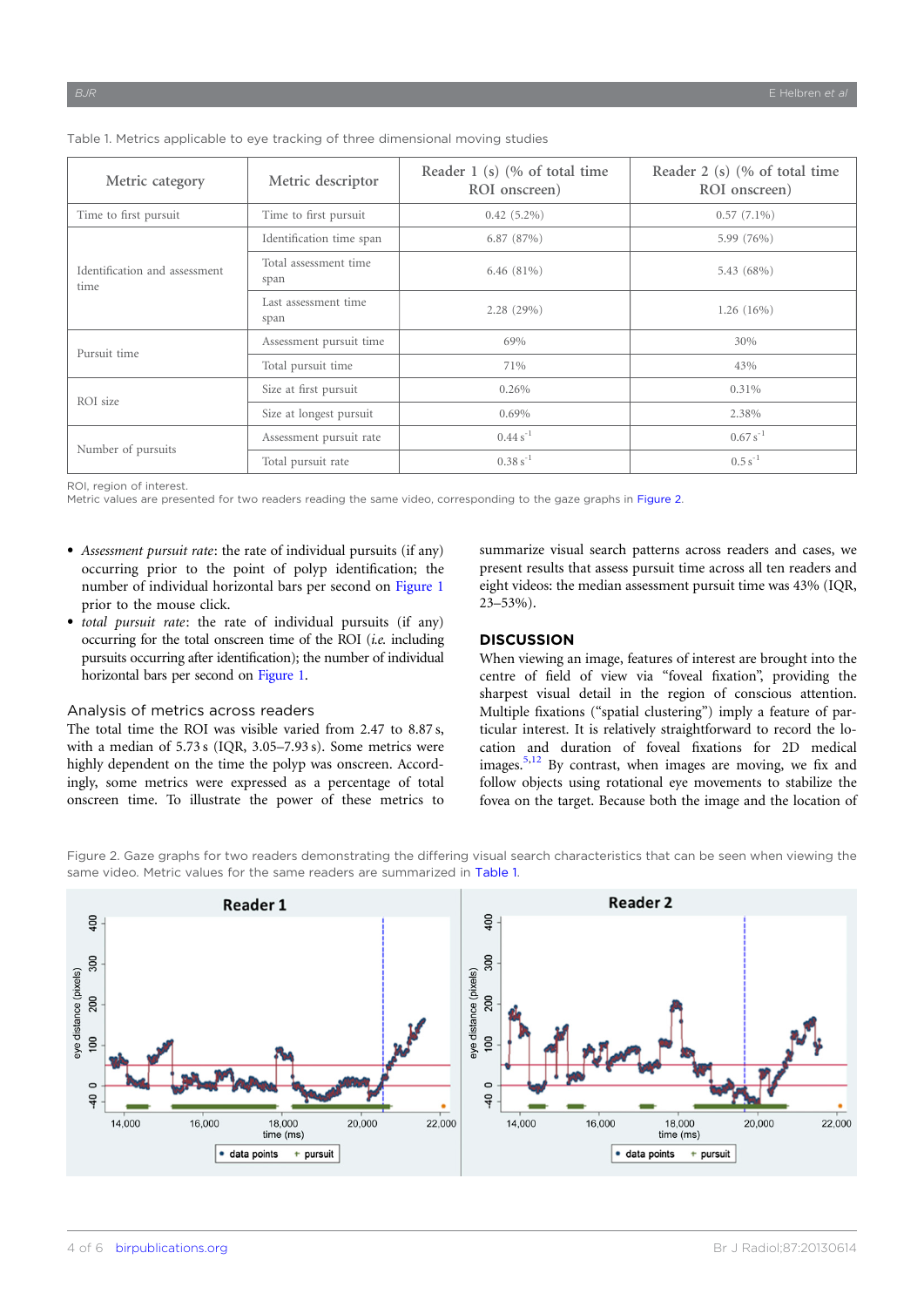any fixed feature change frame by frame, and the nature of eye movements involved is different, the simple  $x$ ,  $y$  co-ordinates and "heat maps" (for fixation duration) used to represent visual search in 2D images can no longer be applied. Using CTC as an example of the 3D medical imaging paradigm, we sought to develop a comprehensive range of metrics intended to facilitate investigation of visual search, recognition and decision making in the 3D environment, building on recent preliminary descriptions by our group.<sup>[7](#page-6-0)</sup> By relating gaze to an ROI in terms of proximity and time, we derived a set of metrics applicable to a wide range of 3D imaging paradigms, basing these on parameters already established for 2D studies. We considered the unique qualities of the 3D environment, e.g. feature variation between individual frames (expressed via metrics describing the ROI size), and the time-dependent nature of the viewing task. Time pressure is irrelevant for static images, and the location and nature of background features are also constant. Care was taken so that our metrics were potentially applicable to readers of all experience and would extend to studies using different software and eye-tracking systems.

In 2D gaze tracking, a "hit" occurs when readers gaze at lesions directly for a specified minimum time period. Spatial clustering of fixation points over a static ROI is known as "dwell time" and their individual summation as "cumulative dwell". In 3D gaze tracking, readers' eyes must follow the ROI across the screen. Assessment is then reflected by time spent "pursuing" the ROI, which we propose as the 3D surrogate of 2D dwell time. We defined pursuit as when readers' uninterrupted gaze was within a moving ROI boundary for 100 ms or more. In 2D, the number of fixation clusters associated with an ROI has been shown to correlate with identification of true-positive lesions.<sup>4</sup> We were able to identify the number of individual pursuits in 3D and measure their individual and summated duration, with the expectation that this could examine any relationship between repeat pursuits and lesion identification in future studies. It is possible that the time-limited nature of lesion identification in 3D will enhance the importance of such metrics.

Many 2D eye-tracking studies allow readers to control the total time an image is displayed and viewed. In our study, readers could not control display time, since polyps appeared on the screen and disappeared subsequently at pre-determined points. In fly-through 3D, the observer does not change case once a lesion has been detected nor can he/she eliminate a lesion from view once it has been characterized. It is therefore desirable to separate pursuit frequency and times into those that occur before and after lesion identification. We achieved this using a mouse click. Pursuits prior to any click are probably related to lesion recognition and decision. Not all viewers will identify an abnormality as such, so we believe a metric that reflects total pursuit time when they occur, while the ROI is on-screen, is important. Alternatives to a click, such as verbal response, are possible.

Time to identify an onscreen lesion was considered to reflect both "viewing time", as for 2D studies, as well as providing insight regarding visual search. Unlike 2D, where viewing time essentially terminates interrogation, noting "decision

time" in 3D allows the observer to indicate that a lesion has been identified and to then continue searching for further abnormalities present in the remaining video. If no abnormality is apparent elsewhere, the observer may return to pursue an abnormality already identified. The mouse click allowed us to separate pursuits relating to search and detection. A marker of lesion identification distinct from pursuit was also necessary, because it is possible that experienced readers may perceive abnormalities via peripheral vision, without formal pursuit. This is particularly important where moving images are concerned.

Whereas lesions remain unchanged in size and location in 2D, 3D necessitates a complex ROI that changes in size and position frame by frame. We therefore hypothesized that the ROI size (in pixels) at time of first pursuit, and immediately prior to identification, will aid understanding of 3D perception. Experienced readers might pursue and identify smaller ROIs than would novices or, alternatively, they might appreciate that resolution is maximal when a potential abnormality reaches the image foreground (i.e. just prior to it leaving the screen). This might delay identification time to extract maximal visual information. We were mindful that our methods should be transferable; an ROI can be created for different and complex lesion morphologies.

Our study has limitations. We investigated endoluminal fly through in automatic mode. In clinical practice, readers can adjust navigation speed and also stop to inspect potential abnormalities. A circular ROI was convenient; we adjusted the diameter to represent change in the polyp size over time of approach. However, irregular polyps and those seen in the profile are more difficult to characterize in this way. Boundary accuracy could be improved via more representative descriptions but this will increase complexity. The 50-pixel threshold was constant for all polyps, which may have entailed distant polyps being defined as "seen" too early. Possible perceptual errors would then be classified as recognition errors. A threshold based on a fixed proportion of the ROI would have the opposite effect. Future thresholds should account for all polyp sizes. We investigated only experienced readers, since our aim was simply to derive a set of metrics applicable to 3D gaze tracking; ultimately, we believe that these metrics will facilitate comparisons between experienced and inexperienced readers that might reveal factors associated with correct lesion detection that can be used to inform training schedules. For example, we have found that time to first pursuit is significantly reduced in experienced readers. We used both true- and false-positive polyps. False-positive polyps were visible abnormalities (e.g. residues) that had consistently been labelled as polyps by experienced readers previously. In the future, we intend to determine if there are any gaze characteristics that differentiate these from truepositive polyps. While we believe this work represents important steps towards 3D gaze tracking, further work should investigate gaze when the ROI is offscreen and for multiple simultaneous ROIs. We have also used these metrics to examine how observers' gaze is affected by the presence of computer-assisted-detection marks on the screen, a technology